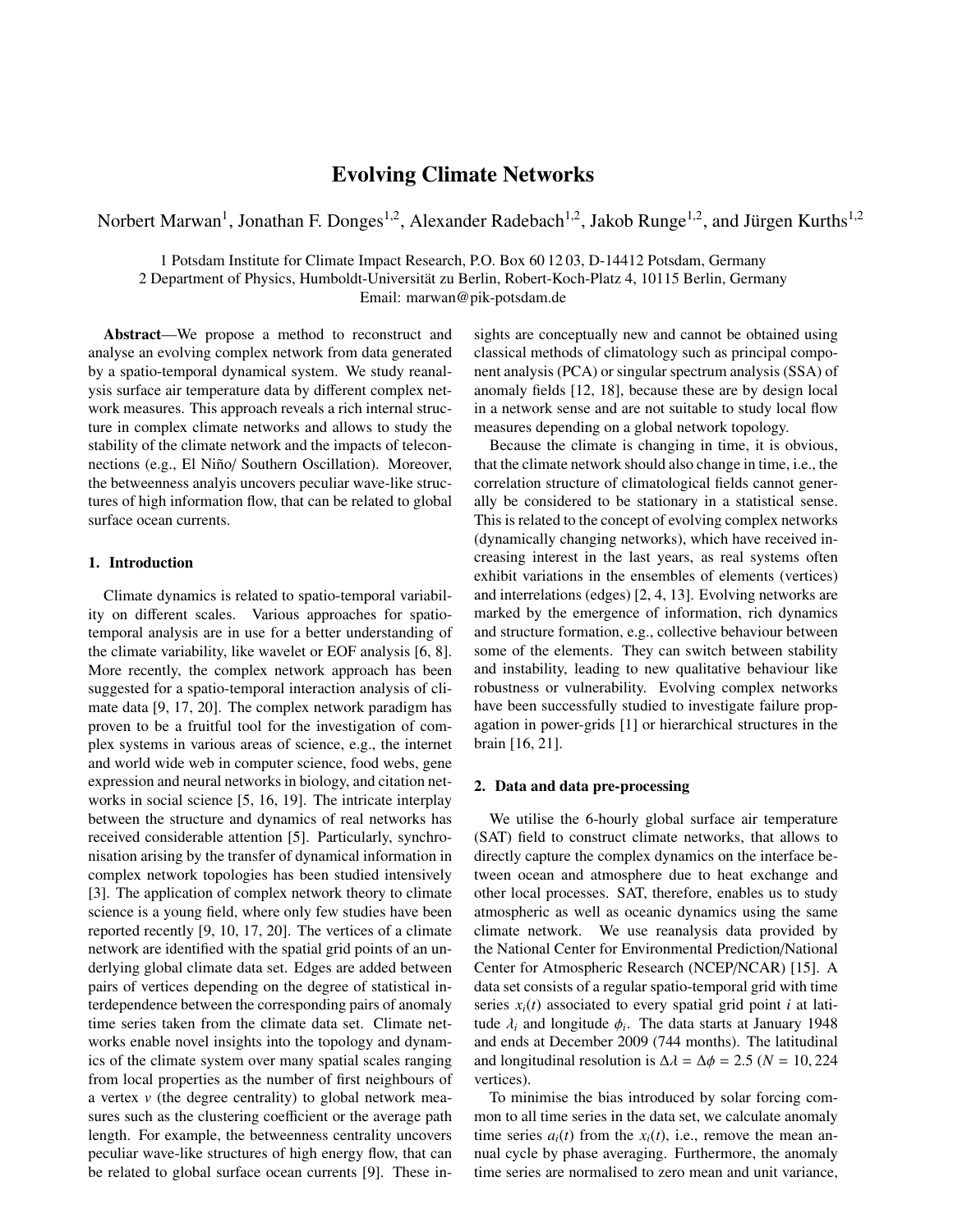and the data field is transformed from the cartesian grid to an icosahedral grid (in order to avoid the bias due to the higher grid point density at the poles).

#### 3. Methodology

The climate interaction network is a representation of the interactions or interrelations  $I_{ij}$  between the time series at the grid points *i* and *j*. Such interactions can be measured, e.g., by cross correlation  $I_{ij} = C_{ij}$  (as done by Yamasaki et al. [20]) or mutual information (MI)  $I_{ij} = M_{ij}$  [9]. MI is a measure from information theory, that can be interpreted as the excess amount of information generated by falsely assuming the two time series  $a_i$  and  $a_j$  to be independent, and is able to detect linear as well as nonlinear relationships [14]. MI can be estimated using

$$
M_{ij} = \sum_{\mu\nu} p_{ij}(\mu, \nu) \log \frac{p_{ij}(\mu, \nu)}{p_i(\mu) p_j(\nu)},
$$
 (1)

where  $p_i(\mu)$  is the probability density function (PDF) of the time series  $a_i$ , and  $p_{ij}(\mu, \nu)$  is the joint PDF of a pair  $(a_i, a_j)$ .<br>By definition *L* is symmetric so that  $L = L$ . We see

By definition,  $I_{ij}$  is symmetric, so that  $I_{ij} = I_{ji}$ . We can also evaluate time delayed correlation and MI. This is appropriate when studying climate networks on smaller time scales using data sets with (sub-)diurnal resolution [20].

We now construct the climate interaction network by thresholding the interrelation matrix  $I_{ij}$ , i.e., only pairs of vertices  $(i, j)$  that satisfy  $I_{ij} > \tau$  are regarded as linked, where  $\tau$  is the threshold. Using the Heaviside function Θ(*x*), the adjacency matrix  $A_{ij}$  of the climate network is given by  $A_{ij} = \Theta(I_{ij} - \tau) - \delta_{ij}$ , where  $\delta_{ij}$  is the Kronecker<br>delta (subtracted in order to remove self-loops). If we condelta (subtracted in order to remove self-loops). If we consider time delayed interrelations, we choose the maximum value of interrelations within the range of considered time delays and apply the threshold on this maximal value. The resulting climate network is an undirected and unweighted simple graph  $(A_{ij}$  inherits its symmetry from  $I_{ij}$ ). The threshold  $\tau$  can be chosen as a fixed value or on dependence of a desired edge density. As the network characteristics (e.g., betweenness centrality) depend on the choice of the threshold  $\tau$ , it is sometimes desirable to constrain the edge density  $\rho = 2E/(N(N-1))$ , where *E* gives the total number of edges [9], and to use a corresponding threshold  $\tau = \tau(\rho)$ . It was shown recently, that the backbone of the climate network is most clearly observed at small  $\rho$  with corresponding large threshold  $\tau$ , that is very unlikely to be exceeded by chance, and that was reassured using various significance tests [9].

Following the idea of evolving networks we divide the reanalysis data into short time epochs and construct the climate networks from these epochs. This way we get a time evolving complex network  $A_{ij}(t)$  and can analyse the time variation of the topology of the interaction patterns and heat transfer in the global climate system.

The climate interaction network can be characterised by global and local network statistics. Several of them have been analysed for climate networks [9, 17, 20].

In order to study the stability of a climate network, Yamasaki et al. have suggested to study the number of robust edges [20]. A robust edge is defined as an edge which remains in the evolving network for some time *k*. Formally, we calculate a matrix

$$
R_{ij}(t) = \prod_{t'=t-k}^{t} A_{ij}(t'),
$$
 (2)

containing only such edges lasting a period of at least *k* time steps. Here we consider a period of  $k = 250$  days. The number of robust edges *n* is then calculated by the sum over this matrix  $n(t) = \sum_{ij} R_{ij}(t)$ .

Donges et al. have studied the betweenness centrality (BC) of a climate interaction network [9]. BC includes global topological information by relying on shortest paths between pairs of vertices (communication through the network concentrates on shortest paths). There are  $\sigma_{ij}$  shortest paths connecting *i* and *j*. Vertex *v* is an important mediator for communication in the network, if it is traversed by a large number of all existing shortest paths. Mathematically, the betweenness  $BC_v$  can be expressed by

$$
BC_v = \sum_{i,j \neq v}^{N} \frac{\sigma_{ij}(v)}{\sigma_{ij}},
$$
\n(3)

where  $\sigma_{ij}(v)$  gives the number of shortest paths from *i* to *j*, that include  $v$  [11], and is normalised by  $\sigma_{ij}$ . Because the shortest paths contain only edges corresponding to pairs of highly dynamically interrelated time series, BC is a local measure of dynamical information flow. Since we use it to analyse a temperature field we interpret BC more fundamentally as a measure of the flow of energy (heat).

#### 4. Results

The number of robust edges *n* in the climate network has been calculated from a network based on cross correlation and a threshold  $\tau = 2\sigma_{\hat{C}_{ij}(t)}$  (where  $\sigma_{\hat{C}_{ij}(t)}$  is the standard



Figure 1: Number of robust edges *n* of the global climate network and El Niño/ Southern Oscillation index (SOI). The number of robust edges decreases significantly after the onset of an El Niño event (grey arrows).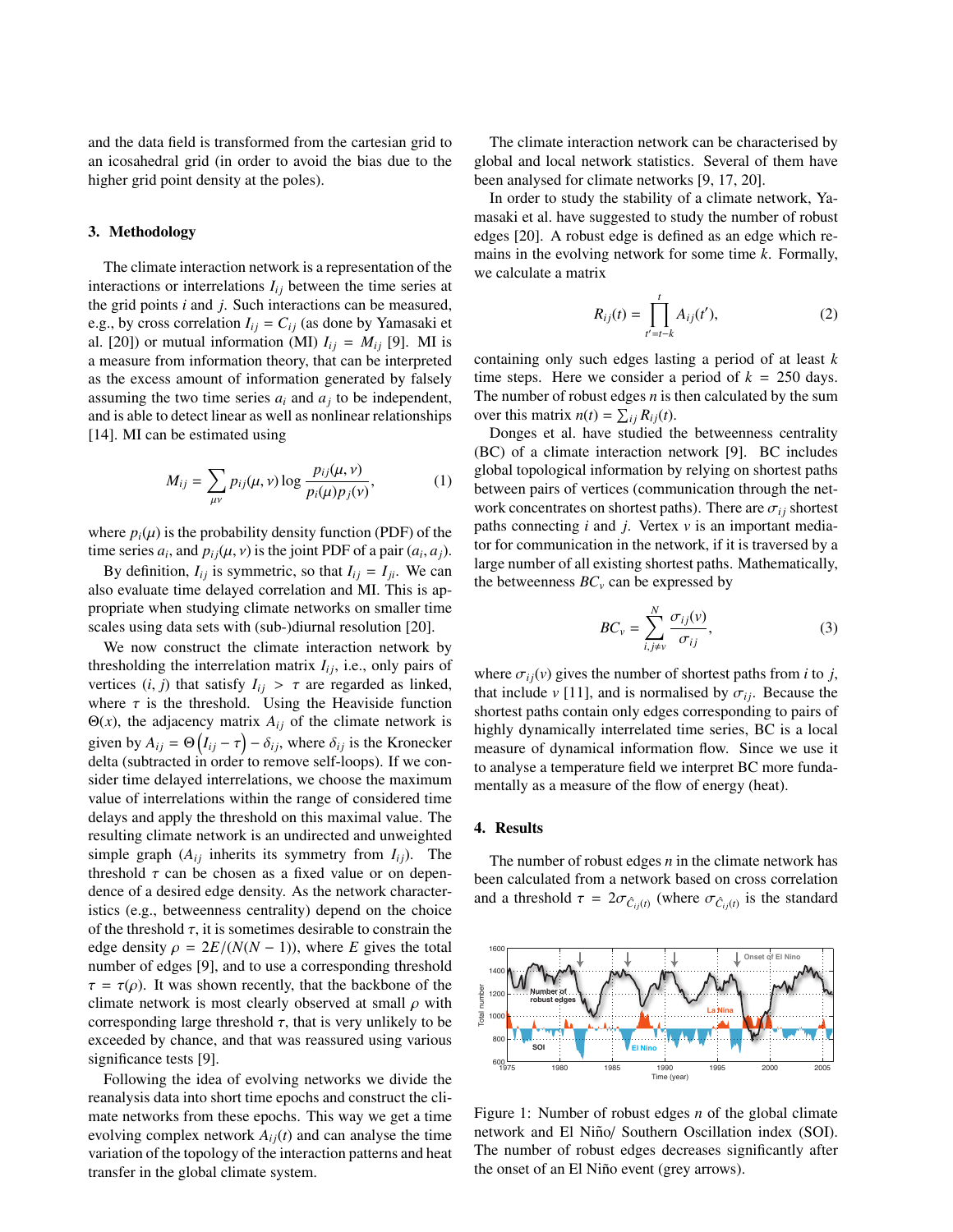

Figure 2: Betweenness centrality  $BC<sub>v</sub>$  for the time epoch  $3.10.1987 - 3.10.1989$  which includes a strong La Niña year (logarithmic scale).



Figure 3: Betweenness centrality  $BC<sub>v</sub>$  for the time epoch 3.10.1992–3.10.1993 which is about one year after the eruption of the Pinatubo vulcano (logarithmic scale).

deviation of the cross correlation function between *i* and *j* normalised by its largest value [20]). *n* varies significantly for the studied period (Fig. 1). Moreover, we find that the sudden decrease of *n* is strongly related to the onset of El Niño events. After an El Niño event, the global climate regime needs several years to recover to the former number of robust edges.

For the calculation of *BCv*, we have used MI and fixed the edge density at  $\rho = 0.001$ . The time evolving calculation of  $BC<sub>v</sub>$  reveals a strong temporal variation also of this measure (Figs. 2–4). Furthermore, the spatial variation of *BC<sup>v</sup>* forms characteristic patterns and obviously unveils paths of strong interactions and interrelations, which we can interpret as important transport paths (of energy or heat) within the climate network. For example, the year 1993 after the eruption of the Pinatubo volcano in 1991 is remarkable (Fig. 3). Paths of higher betweenness start at the site of the volcano and spread out over this part of the Earth. Comparing a typical El Niño with a La Niña years reveals structural differences in the interconnectivity, i.e.,



Figure 4: Betweenness centrality  $BC_v$  for the time epoch  $2.1.1996 - 2.1.1998$  which includes a strong El Niño year (logarithmic scale).

in the teleconnection patterns, in the climate system, and, thus, highlights the regional and global impact of the El Niño/ Southern Oscillation (Figs. 2, 4).

In analogy with the internet, we call the network of these channels of high energy flow the *backbone of the climate network*. Several of the backbone features which lie over the oceans coincide with well known ocean currents [9]. Temperature anomalies in sea surface temperature (SST) are advected by the surface ocean currents and transfered to the SAT field via heat flux coupling. Therefore, ocean currents provide a physical mechanism for the transport of energy on localised linear structures over large distances. In [9] it was shown that the betweenness field is neither correlated to SAT-SST gradients, nor is it statistically strongly related to the fields of degree and closeness centrality. Therefore we can underline that the backbone structures observed in climate networks are neither a trivial response to local anomalies in the SST-SAT gradient nor artifacts of chains of hubs with high degree and/or closeness centrality (highly spatially interrelated regions).

### 5. Conclusions

We have demonstrated the application of the evolving complex networks approach for a spatio-temporal analysis of global climate field data. Applying this approach we have been able to analyse the global stability of the climate regime and to unveil pathways of strong interactions and interrelations (teleconnections). By studying the number of robust edges we have found that the El Niño/ Southern Oscillation strongly reduces the dynamical interconnectivity within the global climate regime after the onset of El Niño events. The betweenness centrality underlines such changes by depicting pathways of heat exchange. For example, just after the eruption of the volcano Pinatubo, these pathways have been centred around the volcano underlying that the eruption had a major impact on the global air surface temperature field.